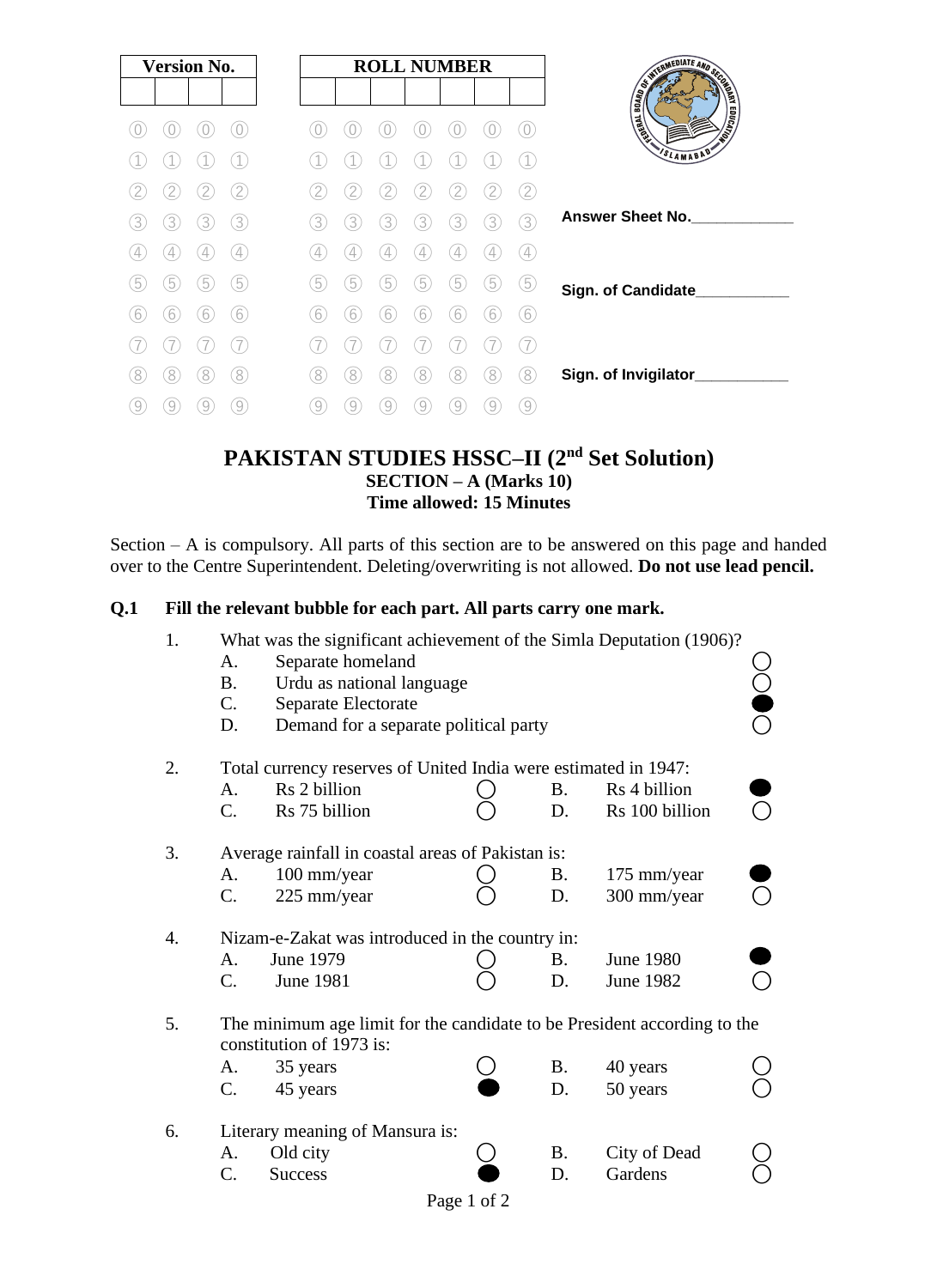| 7.                                                   | A.<br>C.                                   | Mirza Qalich Beg was a<br>Punjabi<br>Pashto                                                                                                                            | poet. | B.<br>D.  | Sindhi<br>Balochi |  |  |
|------------------------------------------------------|--------------------------------------------|------------------------------------------------------------------------------------------------------------------------------------------------------------------------|-------|-----------|-------------------|--|--|
| 8.                                                   | A.<br>Β.<br>$\mathbf{C}$ .<br>D.           | In any federal form of government National Integration can be developed by:<br>Unicameral legislature<br>Bicameral legislature<br><b>Feudal System</b><br>Dictatorship |       |           |                   |  |  |
| 9.<br>First 5 years Economic Plan was introduced in: |                                            |                                                                                                                                                                        |       |           |                   |  |  |
|                                                      | A.                                         | 1950                                                                                                                                                                   |       | Β.        | 1955              |  |  |
|                                                      | C.                                         | 1960                                                                                                                                                                   |       | D.        | 1965              |  |  |
| 10.                                                  | In 1979 Pakistan became regular member of: |                                                                                                                                                                        |       |           |                   |  |  |
|                                                      | A.                                         | <b>SAARC</b>                                                                                                                                                           |       | <b>B.</b> | <b>ASEAN</b>      |  |  |
|                                                      | C.                                         | <b>ECO</b>                                                                                                                                                             |       | D.        | <b>NAM</b>        |  |  |
|                                                      |                                            |                                                                                                                                                                        |       |           |                   |  |  |

 $\frac{1}{2}$  ,  $\frac{1}{2}$  ,  $\frac{1}{2}$  ,  $\frac{1}{2}$  ,  $\frac{1}{2}$  ,  $\frac{1}{2}$  ,  $\frac{1}{2}$  ,  $\frac{1}{2}$  ,  $\frac{1}{2}$  ,  $\frac{1}{2}$  ,  $\frac{1}{2}$  ,  $\frac{1}{2}$  ,  $\frac{1}{2}$  ,  $\frac{1}{2}$  ,  $\frac{1}{2}$  ,  $\frac{1}{2}$  ,  $\frac{1}{2}$  ,  $\frac{1}{2}$  ,  $\frac{1$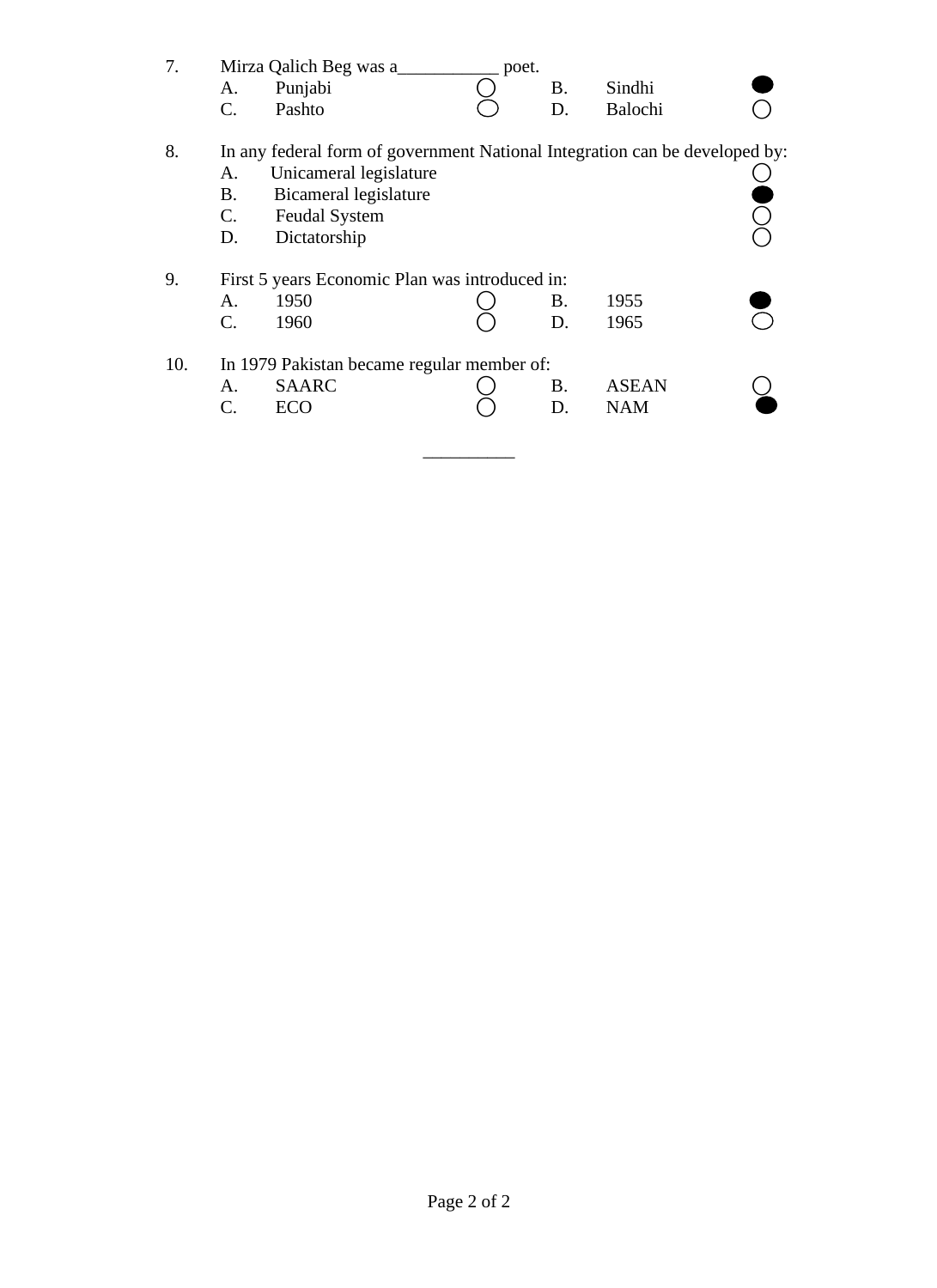

Federal Board HSSC-II Examination Pakistan Studies Model Question Paper (Curriculum 2002)

# Time allowed: 2.15 hours Total Marks: 40

Note: Answer any eight parts from Section 'B' and attempt any two questions from Section 'C' on the separately provided answer book. Write your answers neatly and legibly.

# **SECTION – B** (Marks 24)

**Q.2** Attempt any **EIGHT** parts from the following. All parts carry equal marks.

 $(8 \times 3 = 24)$ 

- i. In your opinion what is the main point as the background of Pakistan Resolution?
- Ans. There are so many points in the background of Pakistan Resolution but the main point is Two Nations Theory. In Hindustan, there were so many nations from which Hindus and Muslims were two major nations. They were quiet opposite to each other. Hindus were prejudiced people they could not bear the prosperity of the Muslims.
- ii. The rehabilitation of refugees was one of the greatest problems Pakistan had faced at the time of Independence. Explain briefly how?
- Ans. According to reliable estimates 5.5 million people migrated from Pakistan to India and 6.5 million came from India to Pakistan. In this way the already feeble economy of Pakistan was made to bear the burden of one million more people. Rehabilitation of refugees and provision of basic needs for them was an enormous problem. The Quaid-e-Azam established a "Refugee Relief Fund" to catter this.
- iii. Which temperature zone in Pakistan has the highest variation in temperature? Briefly elaborate it.
- Ans. Upper Indus Plain is the temperature zone of Pakistan with the highest variation in temperature. In the certain areas temperature goes as high as 50°C. Winters however, are short and tolerable. At times it gets very cold and uncomfortable, but generally, the sky remains clear and sun makes the climate pleasant.
- iv. Write brief note on how do climatic changes affect human life?
- Ans. In Pakistan, climate varies from place to place. These variations have deep effects on people and their lives. In northern highland people build houses with sloping roofs to make them safe from abundant snowfall. They wear heavy clothes and stay in their homes. Winter sea breeze reduces effects of high temperature. In deserts it is very hot in day time. It makes life uncomfortable.
- v. What steps were taken by the President Zia-ul-Haq to build an Islamic National Spirit in Pakistan?
- Ans. Following steps were taken by President Zia-ul-Haq to build an Islamic National Spirit in Pakistan.
	- 1. Pakistan Studies was introduced as compulsory subject.
	- 2. Wearing of the national dress was encouraged and in some cases made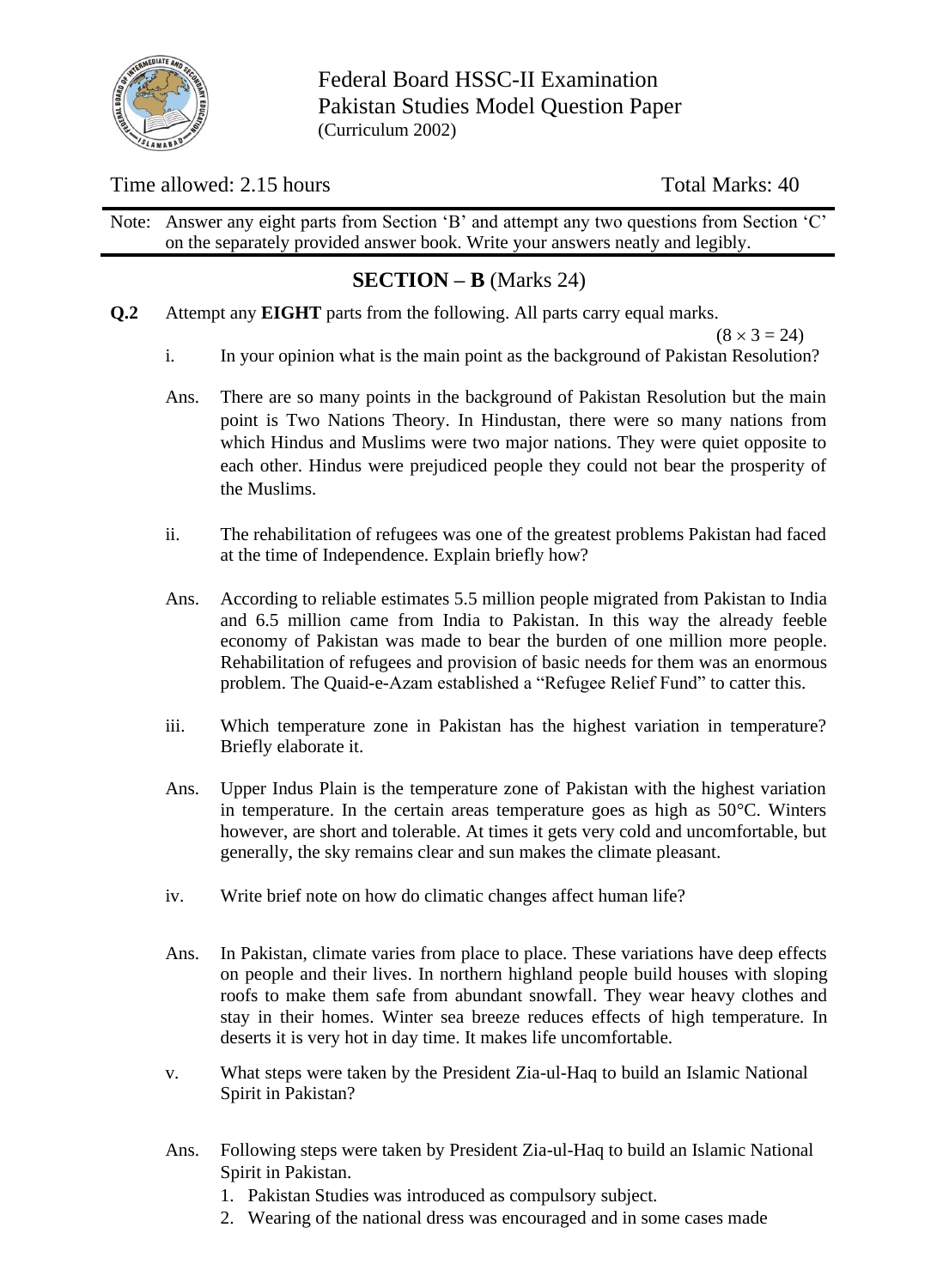compulsory in the courts and other government institutions.

- vi. What were the instructions on which every new governor had to take oath to assume his office during the reign of Hazrat Umer?
- Ans. 1. He will not ride a Turkish Horse.
	- 2. He will not wear thin and delicate cloth.
	- 3. He will not use refined flour.
	- 4. He will not set a gatekeeper at his door.
- vii. How would you justify that Pakistani culture is heterogenous in terms of character? Write a short paragraph.
- Ans. Pakistan is not inhabited by a single ethnic group. The area which now forms Pakistan attracted people from different parts of the world; these people came here and made this land their permanent homeland. The social system which is now identified as "Pakistani Culture" has emerged as a synthesis of Arab, Iranian, Greek, British and number of other cultural impacts.
- viii. Why should Urdu be the National language of Pakistan? Write three reasons to support your answer.
- Ans. 1. Urdu has a very close resemblance with all the regional languages of Pakistan. 2. Urdu is the *lingua franca;* it is spoken and understood by people living in all areas of Pakistan.
	- 3. Urdu is a vast and beautiful language; it has assimilated many beautiful words from other languages.
- ix. Why is national integration significant for an Islamic democratic state like Pakistan? Write in a short paragraph.
- Ans. National integration is important for every country, but in Islamic country like Pakistan, its importance increases many times. People can seek fraternity, brotherhood and passions of sacrifice by living together. They can face all the internal and external problems bravely.
- x. Why is the economic planning indispensable for the development of a state? Write three points on it.
- Ans. Following are the points:

1. National income needs to be enhanced.

2. Standards of living needs to be improved by increasing per capita income level.

3. A better balance of payment needs to be acquired by improving foreign exchange earning capacity.

- xi. Which country is believed to be the most trustworthy friend of Pakistan? Enumerate three reasons for that.
- Ans. China is believed to be the most trustworthy friend of Pakistan. Following are few reasons for that:
	- 1. A seaport at Gwadar (Baluchistan) is being run with Chinese assistance.
	- 2. In Chasma (District Mianwali), a nuclear power station has been built with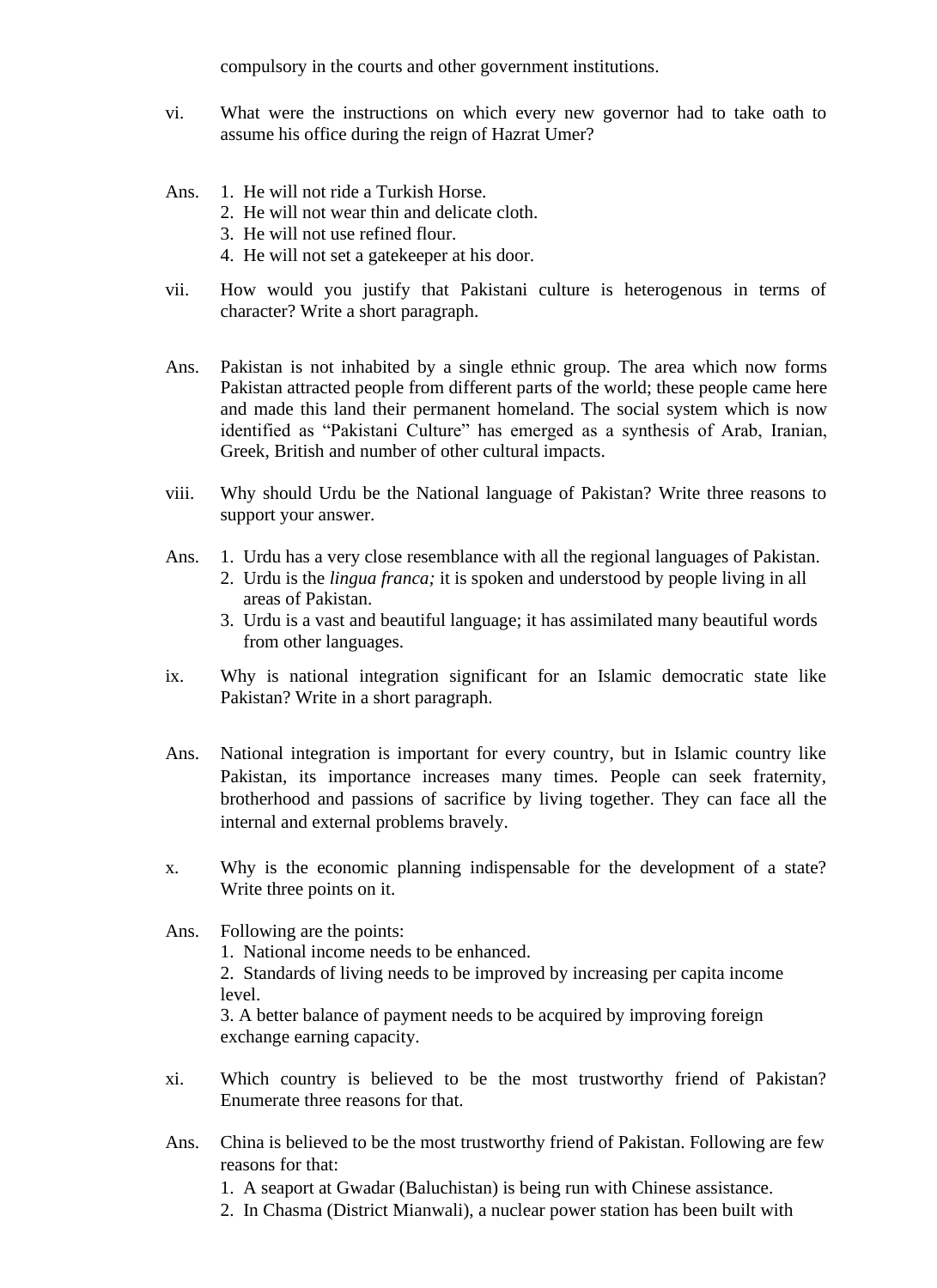Chinese assistance.

3. China has always supported Pakistan in all international forums like UNO.

# **SECTION – C(Marks 16)**

**Note:** Attempt any **TWO** questions. All questions carry equal marks. ( $2 \times 8 = 16$ )

**Q.3** What was the Cabinet Mission Plan? Why did Congress and Muslim League react differently?  $(5+3)$ 

#### Ans. **THE CABINET MISSION PLAN**

The Cabinet Mission was a high-powered mission sent in March 1946 to India by the then British Prime Minister Lord Attlee. The mission comprised of three senior ministers of the British cabinet, Mr Patheic Lawrence, Sir Stafford Cripps and Mr A.V. Alexander.

### **Main Points of the Cabinet Mission Plan**

### ➢ **Indian Union**

The subcontinent will be given the status of a Union in which Federal government will control the foreign affairs, defence, communication and taxation. All other affairs will be handed over to the provinces.

### ➢ **Grouping Scheme**

India will be divided into three groups of provinces:

**Group A:** The Hindu majority provinces (Bombay, Madras, UP, CP and Orisa)

**Group B**: The Muslim majority provinces (Punjab, Sindh and NWFP)

**Group C**: Bengal and Assam provinces

#### ➢ **Separation from Indian Union**

It was said that one or two groups may quit their respective group and form their independent position after 10 years.

### ➢ **The Constituent Assembly**

The members of all provincial assemblies will elect the Constituent Assembly which will formulate a constitution for the whole of the subcontinent.

#### ➢ **Establishment of Interim Government**

The interim government will be formed which will run until the new constitution is formed. Representatives of major political parties will be included in the cabinet and no Britain will be part of the Indian cabinet.

#### ➢ **Veto Power**

The option was given to Indian political parties that they could accept or reject the proposals as a whole and the party which accepts this plan will also be given a chance to form the interim government.

#### ➢ **Reaction Of Political Parties**

### o **Reaction Of All India Muslim League**

 The party workers became disappointed upon the proposals of the Cabinet Mission Plan as the demand of Pakistan was totally ignored. However, the Quaid e Azam and some other Muslim leaders saw a ray of hope in the grouping scheme and became sure that Pakistan may become independent after 10 years because Muslim League was fighting for a separate homeland for the Muslims of Subcontinent and considered Pakistan as their ultimate destiny.

### o **Reaction of All India Congress Party**

The immediate reaction of Congress leaders was positive as they considered the plan to be the defeat of Muslim League. Nehru's statement was published in national Herald in which he said that Cabinet Mission Plan had buried Pakistan of Mr Jinnah. On the other hand, Gandhi declared this plan as an appeal and an advise. He wanted to give maximum powers to Parliament in which Hindus will dominate and later on the Congress would be able to withdraw the safeguards given by the British to the Muslims.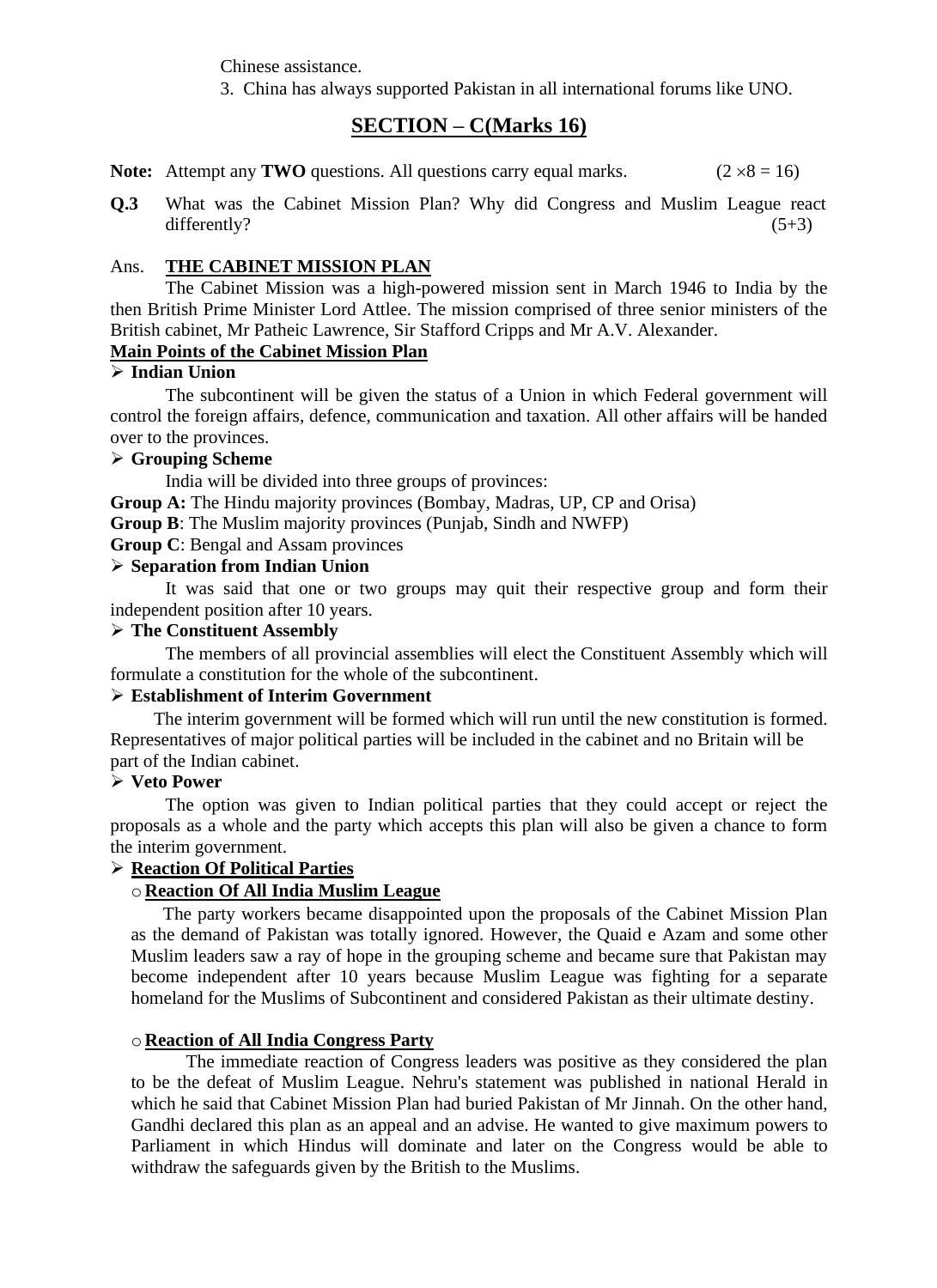The first reaction of both the parties was different from each other. The Muslim League on the advice of Quaid-e-Azam accepted the plan and later on the Congress also accepted the plan.

**Q.4** How does the United Nation's Charter explain the fundamental human rights? (8)

# Ans. **The United Nations**

The traumatic events of the Second World War made it clear that human rights are not always universally accepted. After the war, governments worldwide made concrete efforts to maintain international peace and stop conflicts in future. This resulted in the formation of the United Nations in 1945.

# **Universal Declaration of Human Rights**

On 10<sup>th</sup> of December 1948, the Teneral Assembly of United Nations announced 30 rights and freedoms that belong to all of the humans around the globe and since the seven decades, these are still the bases for all international human rights laws also called as the Universal Declaration of Human Rights(UNHR).

Additional features of the UNHR are following:

# **Equality:**

All human beings are born free in having their own thoughts and ideas and they should be treated in the same way.

## **Abolition of Discrimination**

According to UN charter, no discrimination regarding race, colour, sex, creed, language, religion should be made across the world.

## **Right of Self Preservation**

The UN charter says that all human beings have the right to life, to live with liberty and freedom.

## **Prohibition of Slavery**

UN charter says that no one has the right to inflict torture and no one can be made as slave or no one can be treated inhumanly.

# **Right of Basic Necessities**

All the people have the right to have enough food to eat, clothes to wear, house for living and all other basic necessities required for leading a better life.

# **Right To Live Peacefully**

Everyone around the globe has the right to live peacefully in any orderly society in all other countries.

# **Protection of Human Rights by UNO**

The UNO has set up some offices who internationally look around the violation of human rights and they take action. Some are as following:

# **Office of The High Commissioner for Human Rights**

This office supports the human Rights components of peace keeping missions in several countries and in addition to its regional offices has HR centres at different offices and human rights advisors all over the world.

# **Human Rights Council**

The Human Rights Council is an independent UN inter-governmental body which is responsible for protection of human rights.

### **Human Rights Treaty Bodies**

The Human Rights Treaty Bodies are committees of independent experts that monitor the implementation of the core international human rights treaties. They are composed of independent experts in human rights.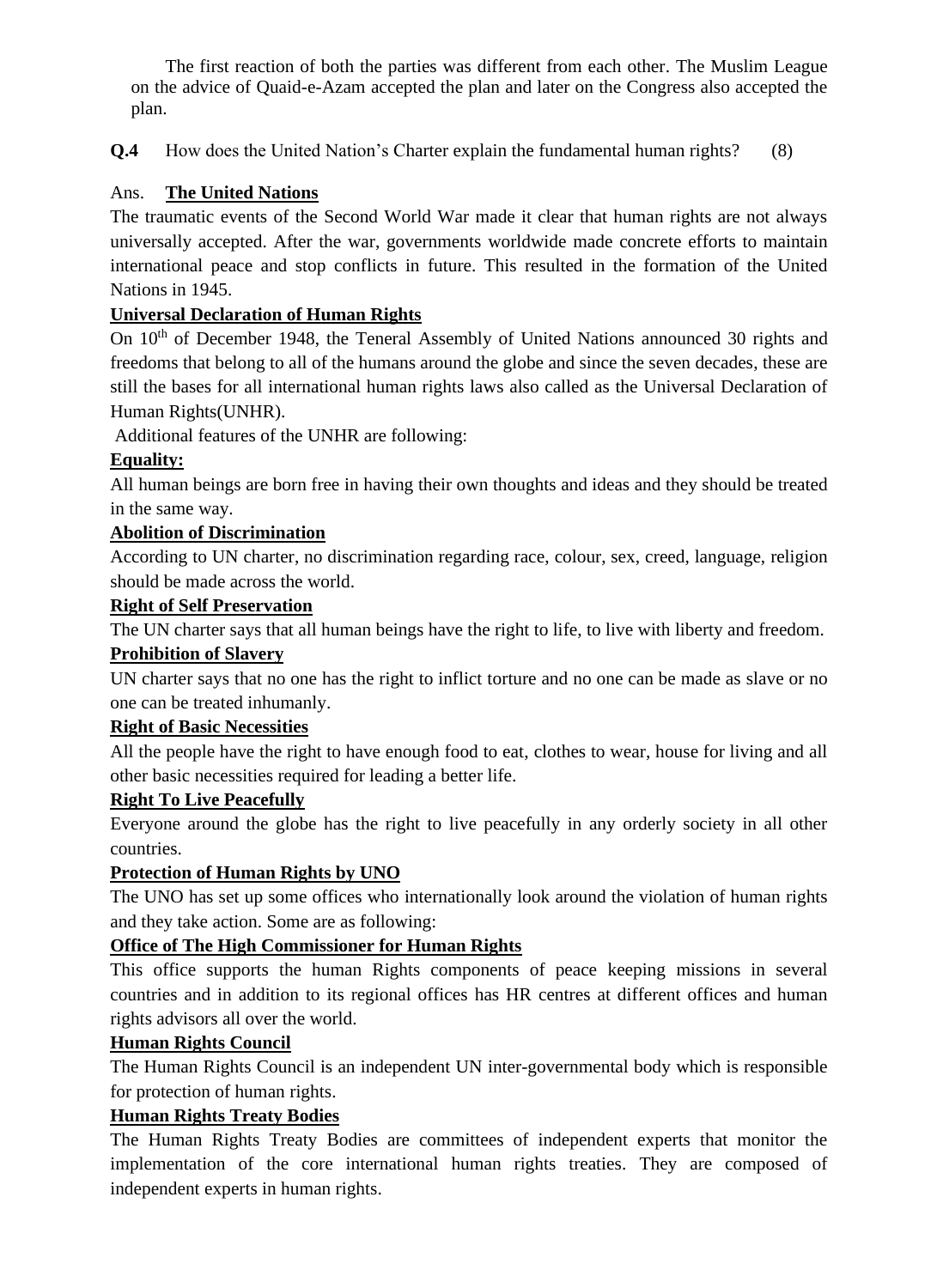In this way United Nations across the globe is trying to protect the basic human rights of all the individuals regardless of their creed race, gender and religion.

**Q.5** Pakistan-USA relations underwent many ups and downs. Discuss in detail. (8)

### Ans. **The Background**

Pakistan came into being in 1947 and since then United States of America was one of those countries which wanted to establish diplomatic relations with Pakistan. The Quaid-e-Azam did receive a formal message from American government even before the: Independence was formally proclaimed. Pakistan and USA tied knots with each other for the military and economical support. Pakistan signed many pacts with the USA and during this era, USA provided Pakistan with military and economic aid. However, these relations went many ups and downs which are explained below.

### **The Cold War Era**

During the cold war era, the US and USSR both tried to extend relations with the newly established countries. Pakistan decided to join hands with Americans in this cold war era.

### **PM Liaquat Ali Khan's Visit to USA**

Pakistan received invitation from both the USA and the USSR but the Prime Minister Liaquat Ali Khan decided to visit USA in 1950 by turning down the invitation received from the Soviet Union.

#### **The Mutual Defence Treaty**

In May 1954, Pakistan signed Mutual Defence Assistance Agreement with the United States. Under this agreement, many Pakistani soldiers went to United States for military training whereas the United States also established a Military Assistance Advisory Group in Rawalpindi.

#### **Defence Pacts**

Pakistan became a member of SEATO and CENTO which were defence pacts set up under the umbrella of USA against the communist Soviet Union. But unfortunately Pakistan could not get support from the member countries of these defence pacts when Pakistan had a war with India in 1965 and 1971. Therefore Pakistan left these alliances.

### **Peshawar Air Station**

In 1956, the President of The United States requested Pakistan for an access to use the Peshawar air station for surveillance against Soviet Union. Pakistan granted this access to USA.

### **No Military Support in Wars With India**

Besides a very close friend of America, Pakistan could not get military sport from America in its wars against India in 1965 and 1971.

#### **Problems in Pak US Relations**

The Decade of 1970s saw the downfall in the relations of United States with Pakistan.